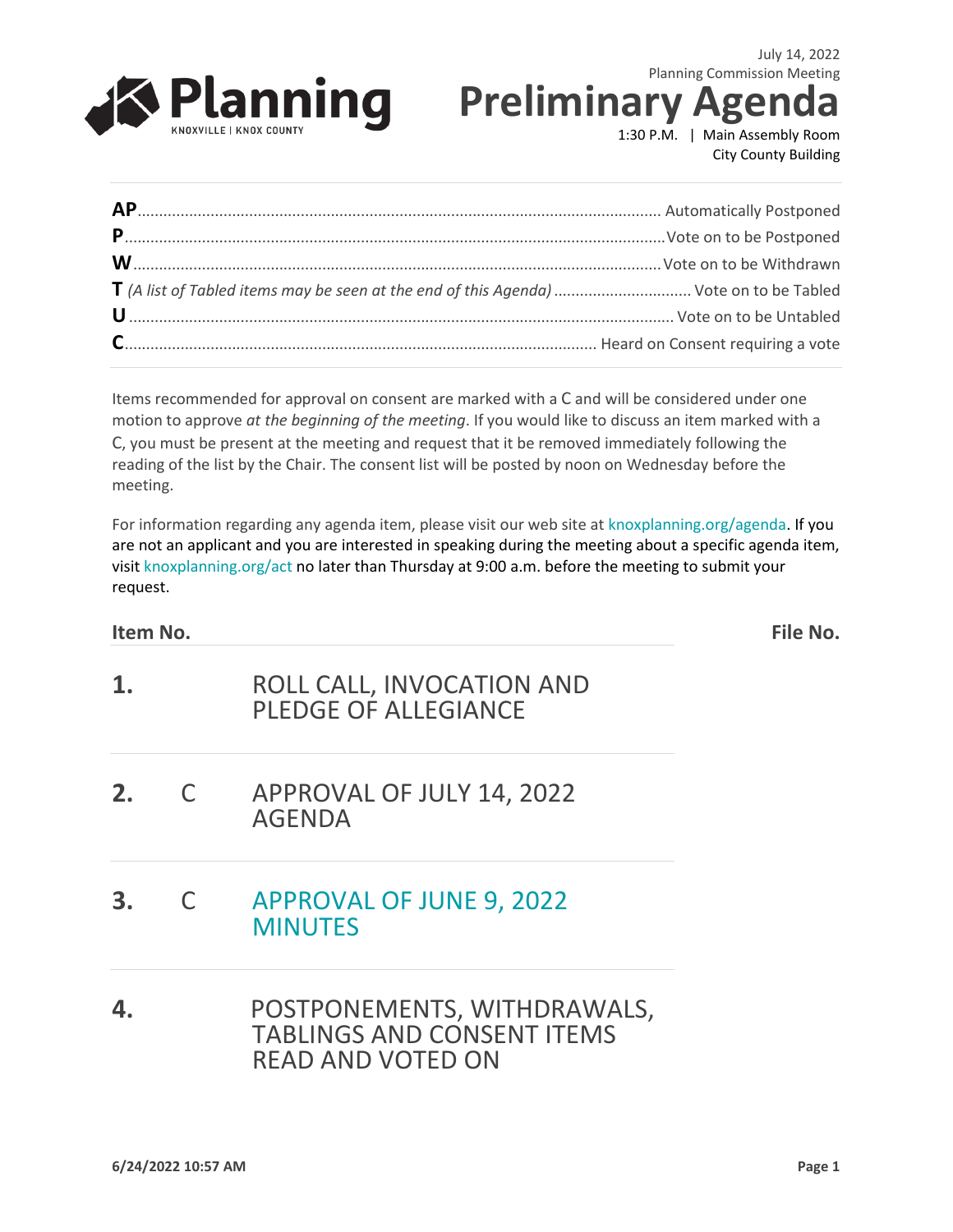#### LEVEL 1 HILLSIDE PROTECTION (HP) OVERLAY CERTIFICATES OF APPROPRIATENESS

*None*

#### ALLEY OR STREET CLOSURES

*None*

#### STREET NAME CHANGES

*None*

#### PLANS, STUDIES, REPORTS

*None*

#### LEVEL 2 HILLSIDE PROTECTION (HP) OVERLAY CERTIFICATES OF APPROPRIATENESS

*None*

#### PLAN AMENDMENTS (NO ASSOCIATED REZONINGS)

*None*

#### REZONINGS AND PLAN AMENDMENT/REZONINGS

# **5.** [TERRY E. ROMANS](https://knoxplanning.org/cases/?filter=5-A-22-RZ)<br>
0 Swaggerty Road / Parcel ID 126 13602, Commission

District 9.

| A. SOUTH COUNTY SECTOR PLAN<br><b>AMENDMENT</b><br>From AG (Agricultural) to RR (Rural Residential). | $5-A-22-SP$ |
|------------------------------------------------------------------------------------------------------|-------------|
| <b>B. REZONING</b>                                                                                   | 5-A-22-RZ   |

From A (Agricultural) to PR (Planned Residential) up to 3 du/ac.

#### **6.** W [CINDY MCCOY](https://knoxplanning.org/cases/?filter=5-D-22-RZ)

 2707 East Emory Road / Parcel ID 38 017, Commission District 7.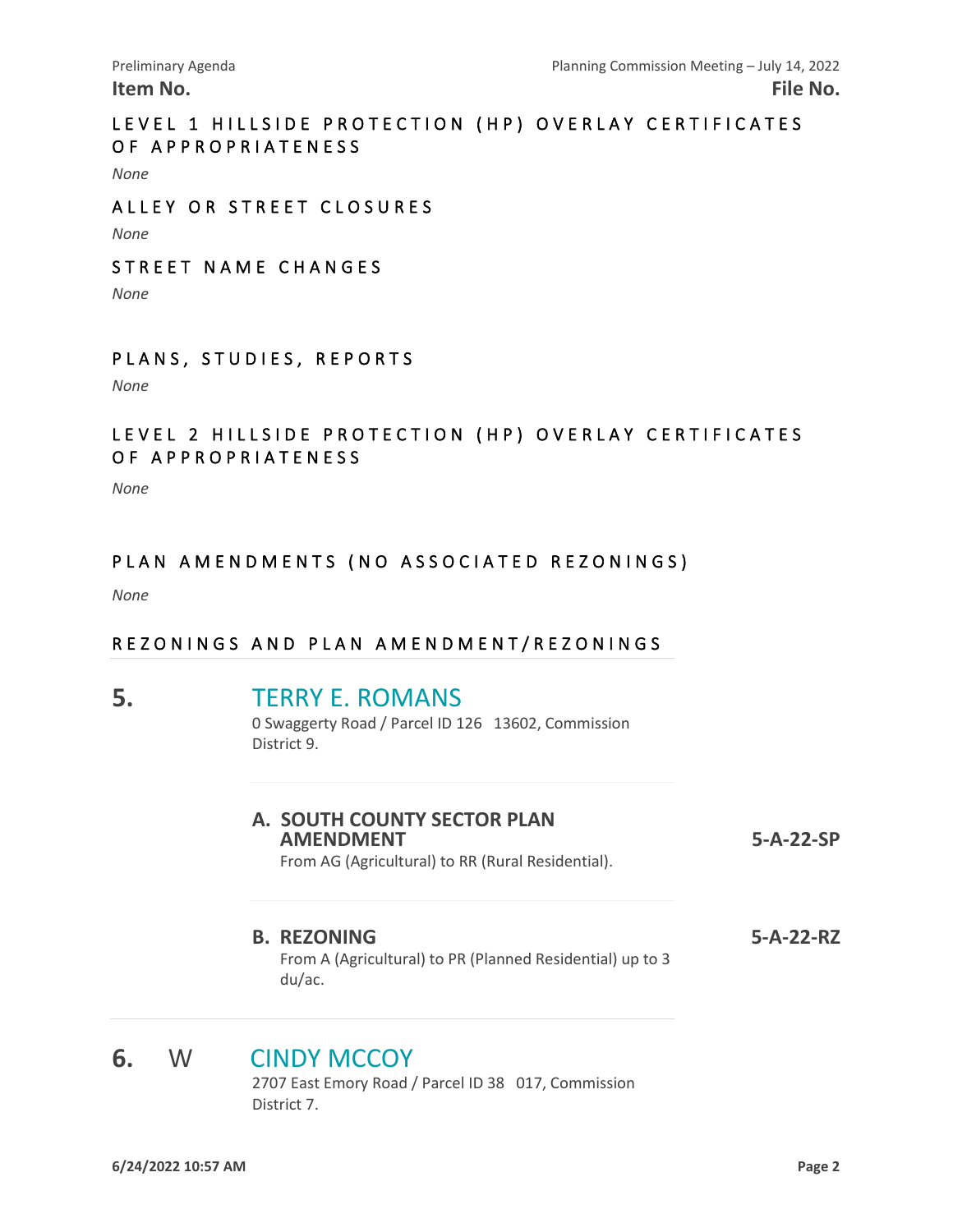|    | A. NORTH COUNTY SECTOR PLAN<br><b>AMENDMENT</b><br>From LDR (Low Density Residential) to RC (Rural<br>Commercial).                                                                                                                   | $5 - B - 22 - SP$ |
|----|--------------------------------------------------------------------------------------------------------------------------------------------------------------------------------------------------------------------------------------|-------------------|
|    | <b>B. REZONING</b><br>From A (Agricultural) to CR (Rural Commercial).                                                                                                                                                                | 5-D-22-RZ         |
| 7. | <b>HOSPITALITY PANTRIES, INC.</b><br>0 West Scott Avenue / Parcel ID 081 N E 003, Council<br>District 4. Rezoning from RN-4 (General Residential<br>Neighborhood) to I-MU (Industrial Mixed-Use).                                    | $7 - A - 22 - RZ$ |
| 8. | <b>STUART ANDERSON / GEORGE</b><br><b>ARMOUR EWART ARCHITECT</b><br>7746 and 7750 South Northshore Drive / Parcel ID 133 L B<br>026 and 025, Commission District 4.                                                                  |                   |
|    | A. SOUTHWEST COUNTY SECTOR PLAN<br><b>AMENDMENT</b><br>From LDR (Low Density Residential) to NC<br>(Neighborhood Commercial).                                                                                                        | 7-A-22-SP         |
|    | <b>B. REZONING</b><br>From RA (Low Density Residential) to CN (Neighborhood<br>Commercial).                                                                                                                                          | 7-B-22-RZ         |
| 9. | <b>CANDORO PROPERTIES</b><br>4430 Candora Avenue / Parcel ID 123 A A 003, Council<br>Rezoning from I-MU (Industrial Mixed-Use) and<br>District 1.<br>F (Floodplain Overlay) to I-H (Heavy Industrial) and F<br>(Floodplain Overlay). | $7 - C - 22 - RZ$ |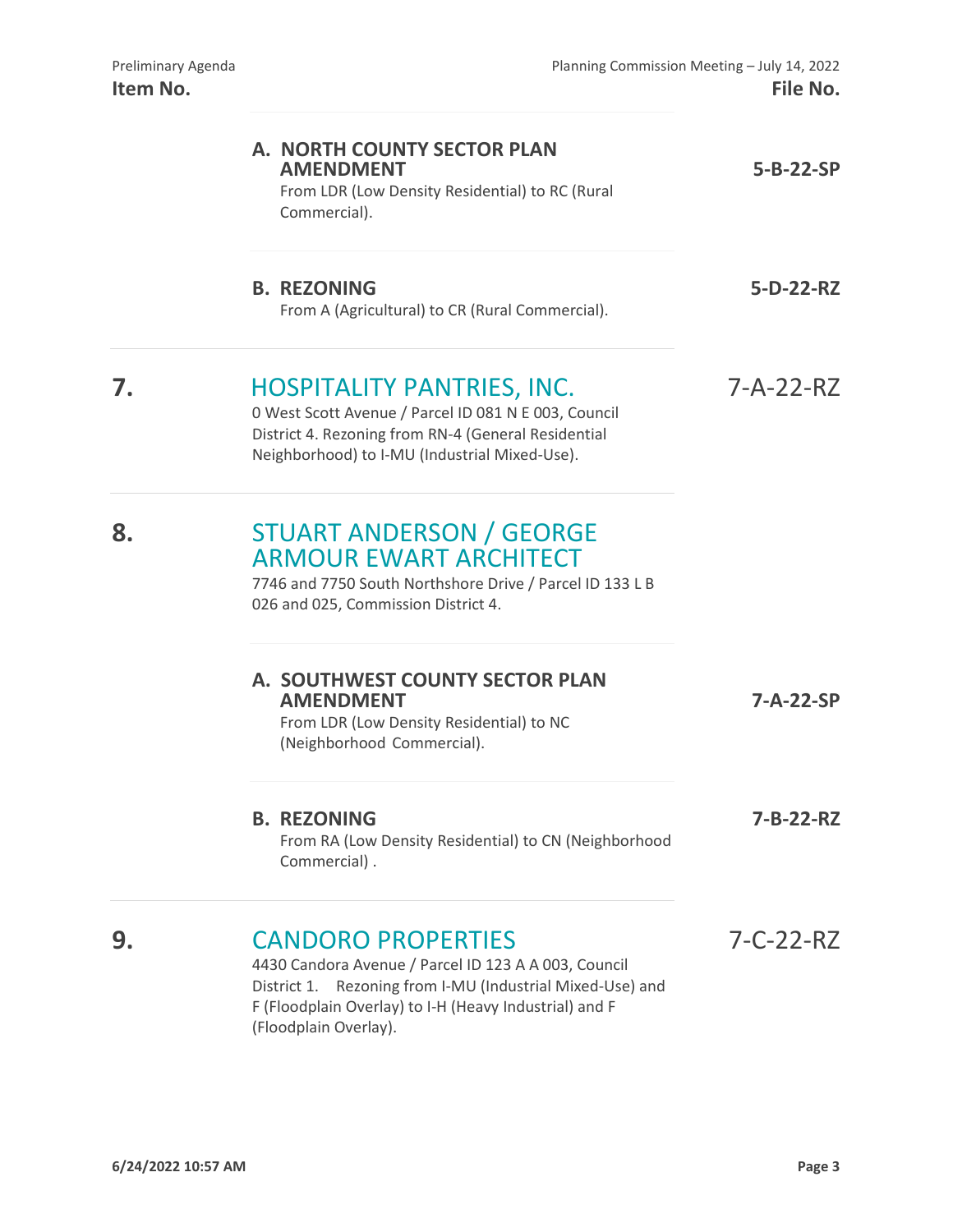| 10. | <b>SCOTT TORBETT / J.A. MURPHY</b><br><b>GROUP, LLC</b><br>0 Gleason Drive / Parcel ID 120 P B 003 and 004, Council<br>District 2. Rezoning from O (Office) and HP (Hillside<br>Protection Overlay) to RN-6 (Multi-Family Residential<br>Neighborhood) and HP (Hillside Protection Overlay). | $7-D-22-RZ$       |
|-----|----------------------------------------------------------------------------------------------------------------------------------------------------------------------------------------------------------------------------------------------------------------------------------------------|-------------------|
|     | <b>BENJAMIN MULLINS</b><br>0, 5511 and 5513 Old Tazewell Pike / Parcel ID 049 C J 001,<br>002 and 003, Commission District 8.                                                                                                                                                                |                   |
|     | A. NORTH CITY SECTOR PLAN AMENDMENT<br>From LDR (Low Density Residential) to MDR (Medium<br>Density Residential).                                                                                                                                                                            | 7-B-22-SP         |
|     | <b>B. REZONING</b><br>From RA Low Density Residential) to PR (Planned<br>Residential) up to 7 du/ac.                                                                                                                                                                                         | 7-E-22-RZ         |
| 12. | <b>CASTILLO HOMES, LLC</b><br>0 Karla Drive / Parcel ID 137 D A 010 and 137 22502,<br>Commission District 9. Rezoning from CA (General Business)<br>(k) to RA (Low Density Residential).                                                                                                     | $7-F-22-RZ$       |
| 13. | <b>ELLIOT D. KNOXVILLE AND LAUREN</b><br><b>BRIGHT</b><br>0 Lovell Road / Parcel ID 118 050, Commission District 6.                                                                                                                                                                          |                   |
|     | A. NORTHWEST COUNTY SECTOR PLAN<br><b>AMENDMENT</b><br>From O (Office) and HP (Hillside Protection) to GC<br>(General Commercial) and HP (Hillside Protection).                                                                                                                              | $7 - C - 22 - SP$ |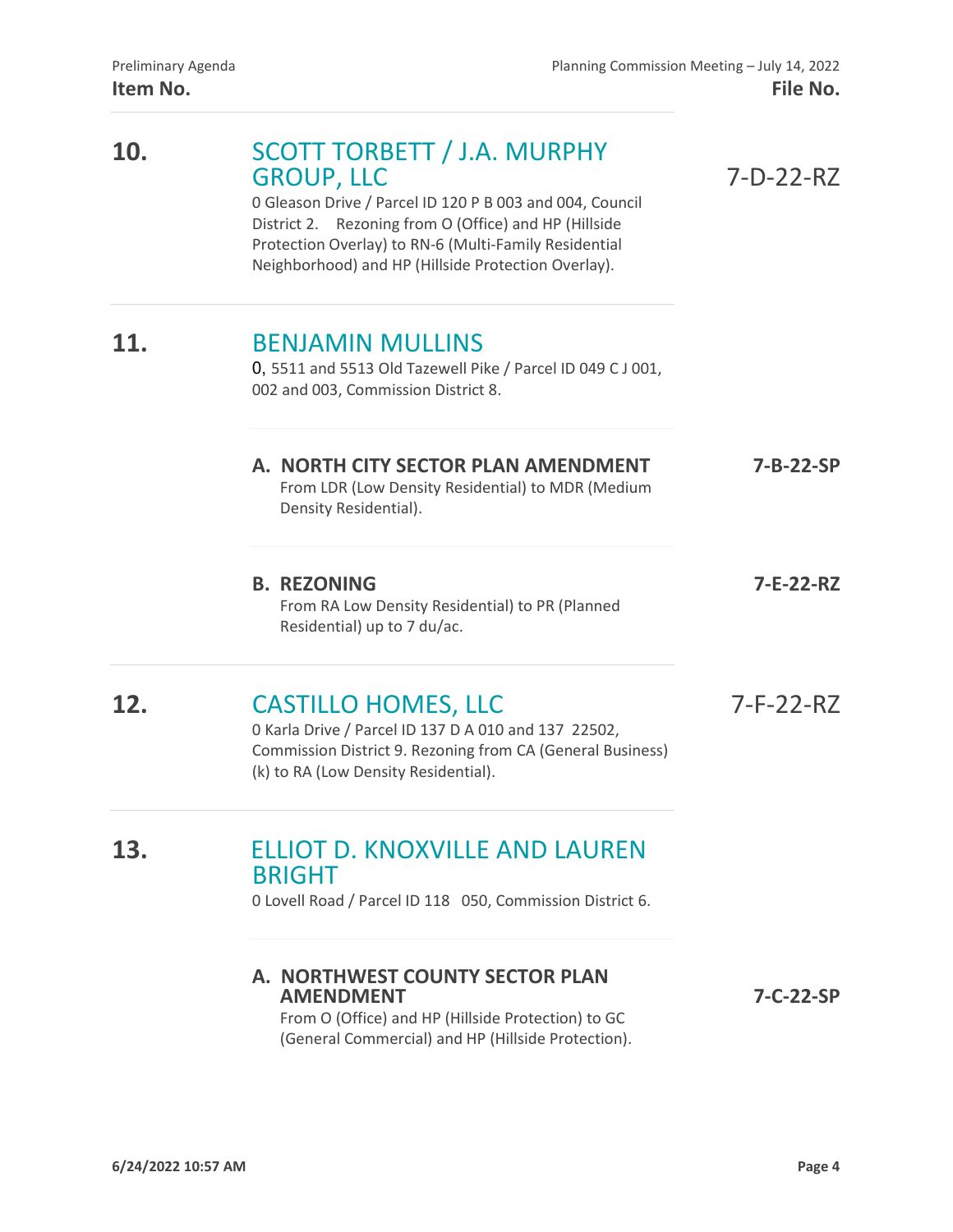|     | <b>B. REZONING</b><br>From A (Agricultural) to CB (Business and<br>Manufacturing).                                                                                                              | 7-G-22-RZ   |
|-----|-------------------------------------------------------------------------------------------------------------------------------------------------------------------------------------------------|-------------|
| 14. | <b>DOWELL SPRINGS COMPANY</b><br>0 Dowell Springs Road / Parcel ID 106DA00914, Council<br>District 3.                                                                                           |             |
|     | A. NORTHWEST COUNTY SECTOR PLAN<br><b>AMENDMENT</b><br>From O (Office) and HP (Hillside Protection) to MDR/O<br>(Medium Density Residential / Office) and HP (Hillside<br>Protection).          | 7-D-22-SP   |
|     | <b>B. ONE YEAR PLAN AMENDMENT</b><br>From O (Office) and HP (Hillside Protection) to MDR/O<br>(Medium Density Residential / Office) and HP (Hillside<br>Protection).                            | 7-A-22-PA   |
| 15. | <b>CONRAD SICK / VALEO</b><br>1727 Grand Avenue / Parcel ID 094 O D 00101, Council<br>District 1. Rezoning from I-MU (Industrial Mixed-Use) to<br>RN-6 (Multi-Family Residential Neighborhood). | $7-H-22-RZ$ |
| 16. | <b>CHASE AND ROBYN ANTONINI</b><br>1615 Grand Valley Road / Parcel ID 111 038, Commission<br>District 9. Rezoning from PR (Planned Residential) to A<br>(Agricultural).                         | 7-1-22-RZ   |
| 17. | <b>RANDY GUIGNARD</b><br>3003 Rifle Range Drive / Parcel ID 048 07001, Commission<br>District 7. Rezoning from A (Agricultural) to PR (Planned<br>Residential) up to 5 du/ac.                   | 7-J-22-RZ   |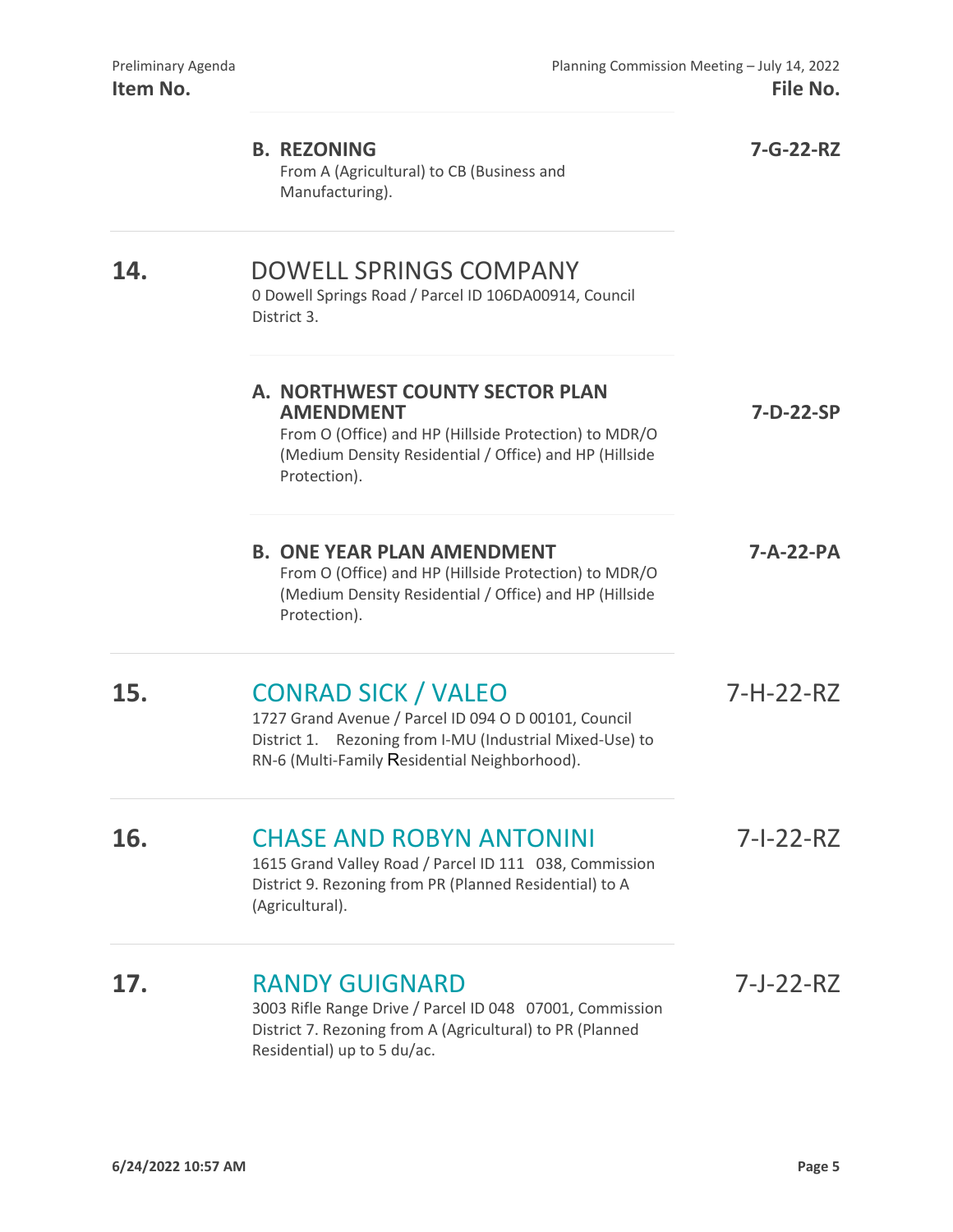| 18. | <b>RANDY GUIGNARD</b><br>7600 Ridgeview Road / Parcel ID 021 159, Commission<br>District 8.                                                                                                                                                                                               |           |
|-----|-------------------------------------------------------------------------------------------------------------------------------------------------------------------------------------------------------------------------------------------------------------------------------------------|-----------|
|     | A. NORTHEAST COUNTY SECTOR PLAN<br><b>AMENDMENT</b><br>From AG (Agricultural) and HP (Hillside Protection) to<br>RR (Rural Residential) and HP (Hillside Protection).                                                                                                                     | 7-E-22-SP |
|     | <b>B. REZONING</b><br>From A (Agricultural) to PR (Planned Residential) up to 2<br>du/ac.                                                                                                                                                                                                 | 7-K-22-RZ |
| 19. | <b>LUCKY CLARK</b><br>155 Old State Road / Parcel ID 071 I F 028, Council District 6.<br>Rezoning from RN-1 (Single-Family Residential<br>Neighborhood) and HP (Hillside Protection Overlay) to RN-2<br>(Single-Family Residential Neighborhood) and HP (Hillside<br>Protection Overlay). | 7-L-22-RZ |
| 20. | <b>JOE PETRE</b><br>516 and 520 West Vine Avenue / Parcel ID 094 L C 003 and<br>002, Council District 6. Rezoning from DK-G (Downtown<br>Knoxville Grid Subdistrict)) to DK-B (Downtown Knoxville<br>Boulevards Subdistrict).                                                             | 7-M-22-RZ |
| 21. | <b>WALLY AKINS</b><br>7222 Old Blacks Ferry Lane / Parcel ID 078 08901,                                                                                                                                                                                                                   | 7-N-22-RZ |

Commission District 6. Rezoning from A (Agricultural) to RA (Low Density Residential).

# **22.** [WORLEY BUILDERS, INC.](https://knoxplanning.org/cases/?filter=7-O-22-RZ) **7-O-22-RZ**

 6917 Ball Road/ Parcel ID 091 07709, Commission District 6. Rezoning from RA (Low Density Residential) to PR (Planned Residential) up to 5 du/ac.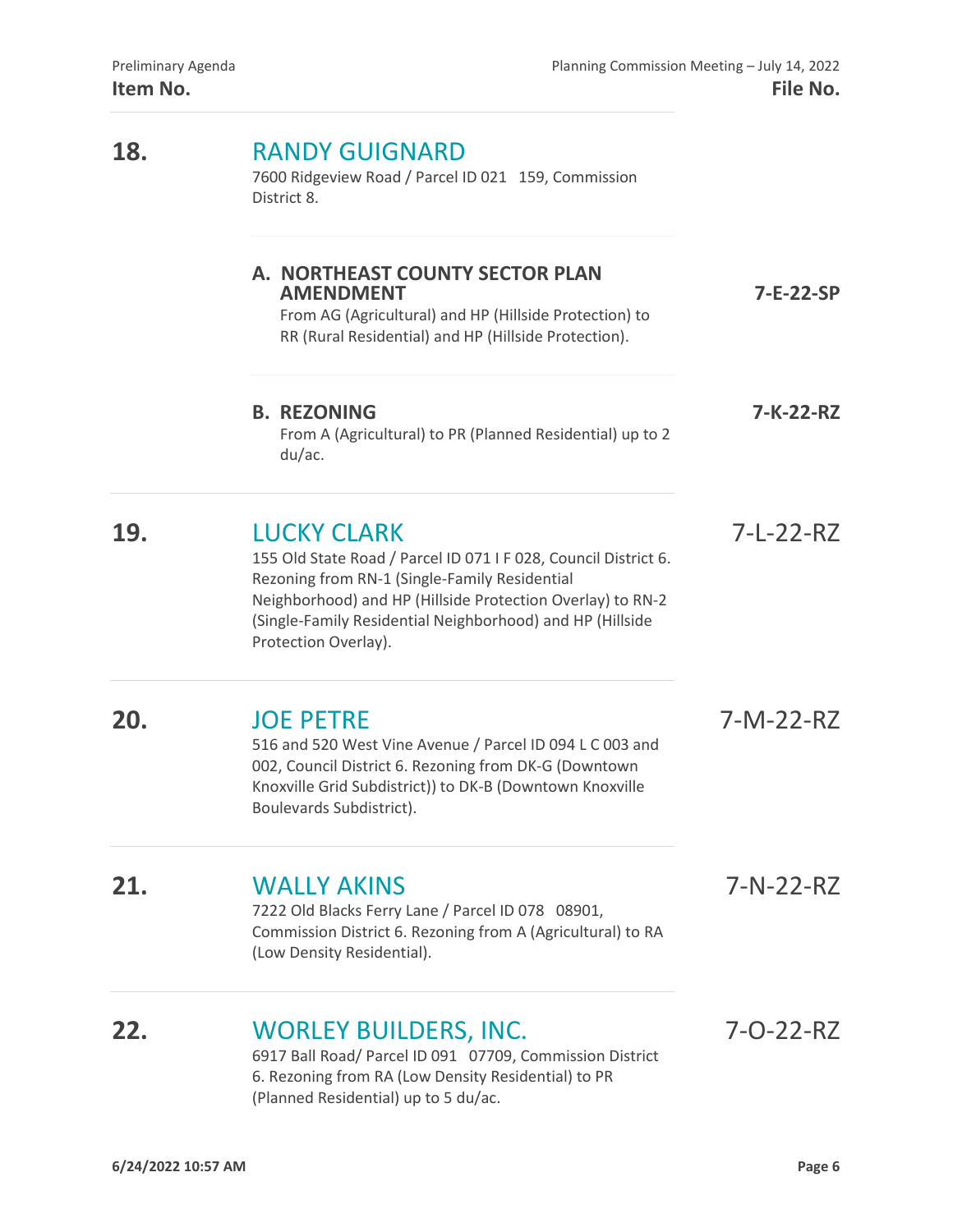**23.** 

| 23. | <b>DKLEVY</b><br>0 Old Weisgarber Road / Parcel ID 106 K C 01705, Council<br>District 2.                                                                                                                                                                   |                        |  |
|-----|------------------------------------------------------------------------------------------------------------------------------------------------------------------------------------------------------------------------------------------------------------|------------------------|--|
|     | A. NORTHWEST CITY SECTOR PLAN<br><b>AMENDMENT</b><br>From LDR (Low Density Residential), HP (Hillside<br>Protection) and SP (Stream Protection) to MDR/O<br>(Medium Density Residential / Office), HP (Hillside<br>Protection) and SP (Stream Protection). | 7-H-22-SP<br>7-C-22-PA |  |
|     | <b>B. ONE YEAR PLAN AMENDMENT</b><br>From LDR (Low Density Residential), HP (Hillside<br>Protection) and SP (Stream Protection) to MDR/O<br>(Medium Density Residential / Office), HP (Hillside<br>Protection) and SP (Stream Protection).                 |                        |  |
|     | <b>C. REZONING</b><br>From AG (Agricultural), HP (Hillside Protection Overlay)<br>and F (Floodplain Overlay) to RN-5 (General Residential<br>Neighborhood), HP (Hillside Protection Overlay) and F<br>(Floodplain Overlay).                                | 7-P-22-RZ              |  |
| 24. | <b>TAYLOR D. FORRESTER</b><br>10542 Murdock Drive / Parcel ID 118 17315 (part of),<br>Commission District 3. Rezoning from BP (Business and<br>Technology) / TO (Technology Overlay) to PC (Planned<br>Commercial) / TO (Technology Overlay).              | 7-Q-22-RZ              |  |

### **25.** [MARK H. DRIVER](https://knoxplanning.org/cases/?filter=7-R-22-RZ)

 7516 and 7518 Chapman Highway / Parcel ID 137 199 (part of), Commission District 9.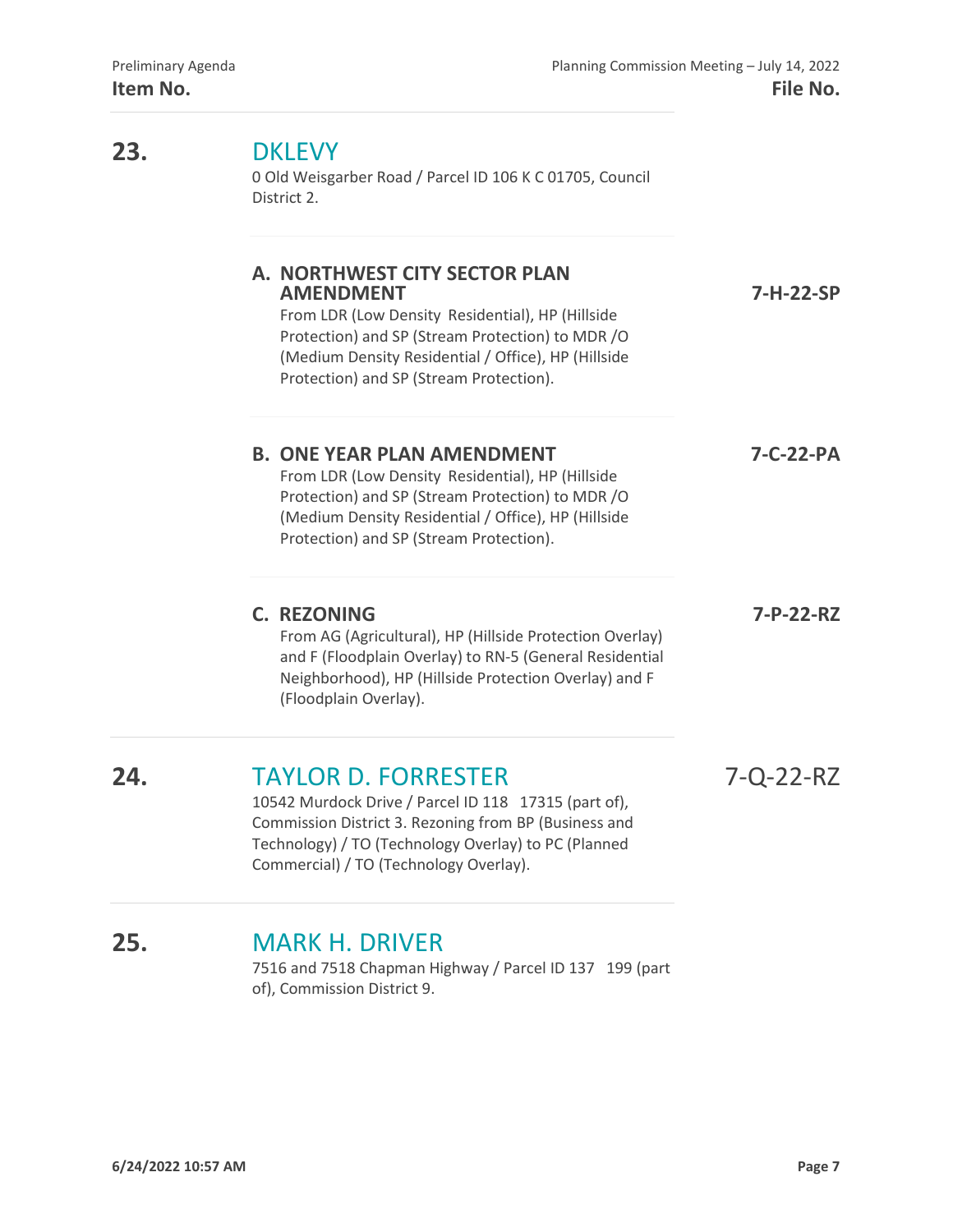|     | A. SOUTH COUNTY SECTOR PLAN<br><b>AMENDMENT</b><br>From GC (General Commercial), MDR/O (Medium<br>Density Residential/Office) and HP (Hillside Protection)<br>to GC (General Commercial) and HP (Hillside<br>Protection).    | 7-F-22-SP   |
|-----|------------------------------------------------------------------------------------------------------------------------------------------------------------------------------------------------------------------------------|-------------|
|     | <b>B. REZONING</b><br>From CA (General Business) and A (Agricultural) to CA<br>(General Business).                                                                                                                           | 7-R-22-RZ   |
| 26. | <b>STEVE HALL</b><br>0 Greenwell Drive / Parcel ID 047 057, Commission District<br>7. Rezoning from A (Agricultural) to PR (Planned<br>Residential) up to 4 du/ac.                                                           | $7-S-22-RZ$ |
| 27. | <b>DOMINION RIVERSIDE, LLC</b><br>1624 Riverside Drive / Parcel ID 095 J B 002, Council District<br>6.                                                                                                                       |             |
|     | A. CENTRAL CITY SECTOR PLAN AMENDMENT<br>From LI (Light Industrial), HP (Hillside Protection) and SP<br>(Stream Protection) to MU-RC (Regional Mixed Use<br>Center), HP (Hillside Protection) and SP (Stream<br>Protection). | 7-G-22-SP   |
|     | <b>B. ONE YEAR PLAN AMENDMENT</b><br>From LI (Light Industrial), HP (Hillside Protection) and SP<br>(Stream Protection) to MU-RC (Regional Mixed Use<br>Center), HP (Hillside Protection) and SP (Stream<br>Protection).     | 7-B-22-PA   |
|     | <b>C. REZONING</b><br>From I-H (Heavy Industrial), HP (Hillside Protection<br>Overlay) and F (Floodplain Overlay) to DK-E (Downtown                                                                                          | 7-T-22-RZ   |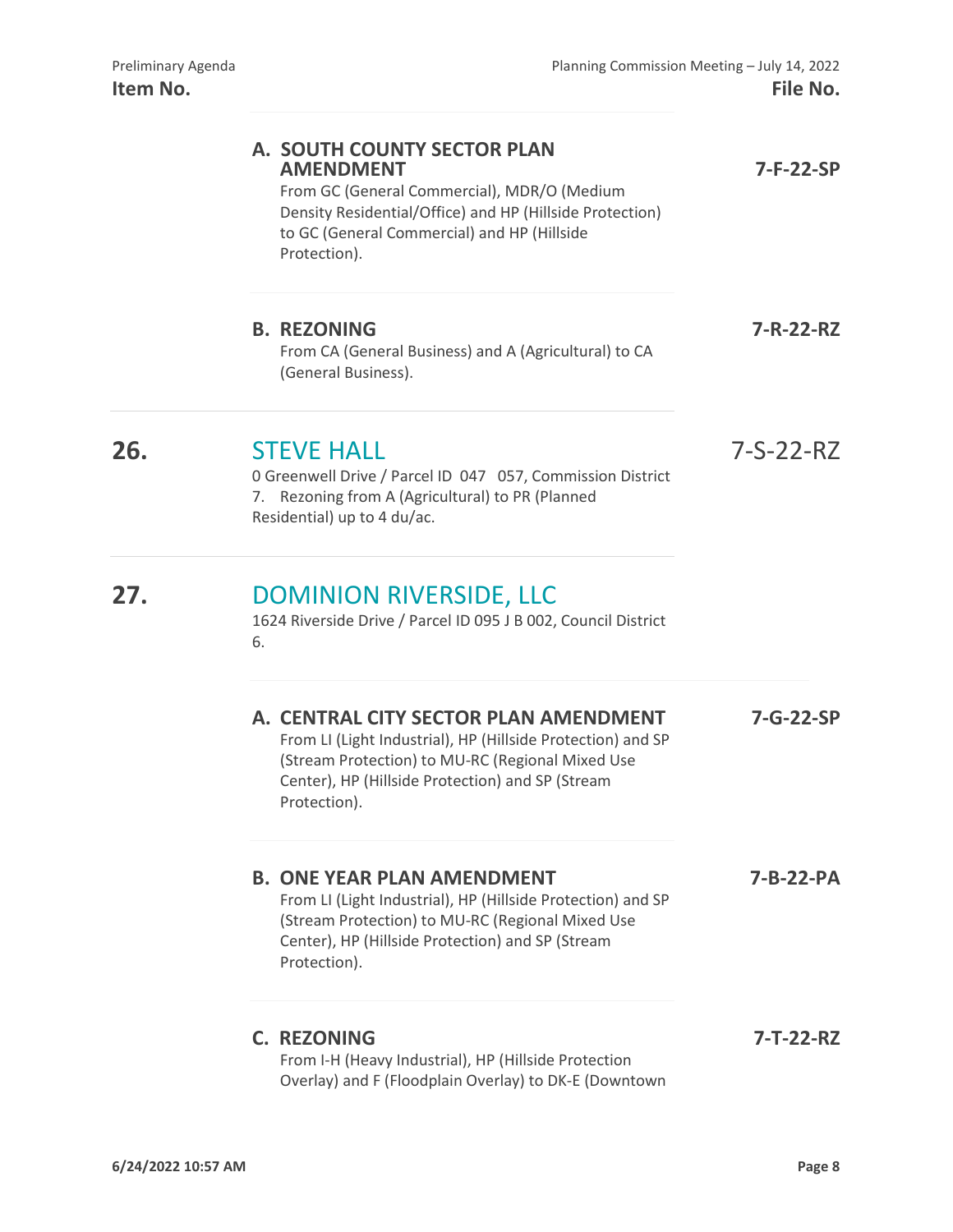Knoxville Edge Subdistrict), HP (Hillside Protection Overlay) and F (Floodplain Overlay).

# **28.** [OBARR, LLC](https://knoxplanning.org/cases/?filter=7-U-22-RZ) 7-U-22-RZ

 5036 Obarr Drive / Parcel ID 071 A A 014, Council District 4. Rezoning from RN-1 (Single-Family Residential Neighborhood) to RN-2 (Single-Family Residential Neighborhood).

#### **29.** [KERRY HOOVEN](https://knoxplanning.org/cases/?filter=7-V-22-RZ) 7-V-22-RZ

 2216 Fitzgerald Road / Parcel ID 091 09102, Commission District 6. Rezoning from PR (Planned Residential) to A (Agricultural).

#### CONCEPTS/DEVELOPMENT PLANS

*(may include Uses on Review/Special Uses)* 

#### **30.** [4904 E. EMORY ROAD SUBDIVISION](https://knoxplanning.org/cases/?filter=4-SC-22-C)

| A. CONCEPT SUBDIVISION PLAN<br>4904 E. Emory Road / Parcel ID 029 058, Commission<br>District 7.                   | $4-SC-22-C$ |
|--------------------------------------------------------------------------------------------------------------------|-------------|
| <b>B. USE ON REVIEW</b><br>Proposed use: Attached residential subdivision in PR<br>(Planned Residential) District. | 4-E-22-UR   |

### **31.** [BRAKEBILL RIDGE](https://knoxplanning.org/cases/?filter=6-SB-22-C)

| A. CONCEPT SUBDIVISION PLAN<br>317 and 319 Brakebill Road / Parcel ID 072 D C 00101<br>and 002, Commission District 8. | $6-SB-22-C$       |
|------------------------------------------------------------------------------------------------------------------------|-------------------|
| <b>B. USE ON REVIEW</b><br>Proposed use: Attached residential subdivision in PR<br>(Planned Residential) District.     | $6 - B - 22 - UR$ |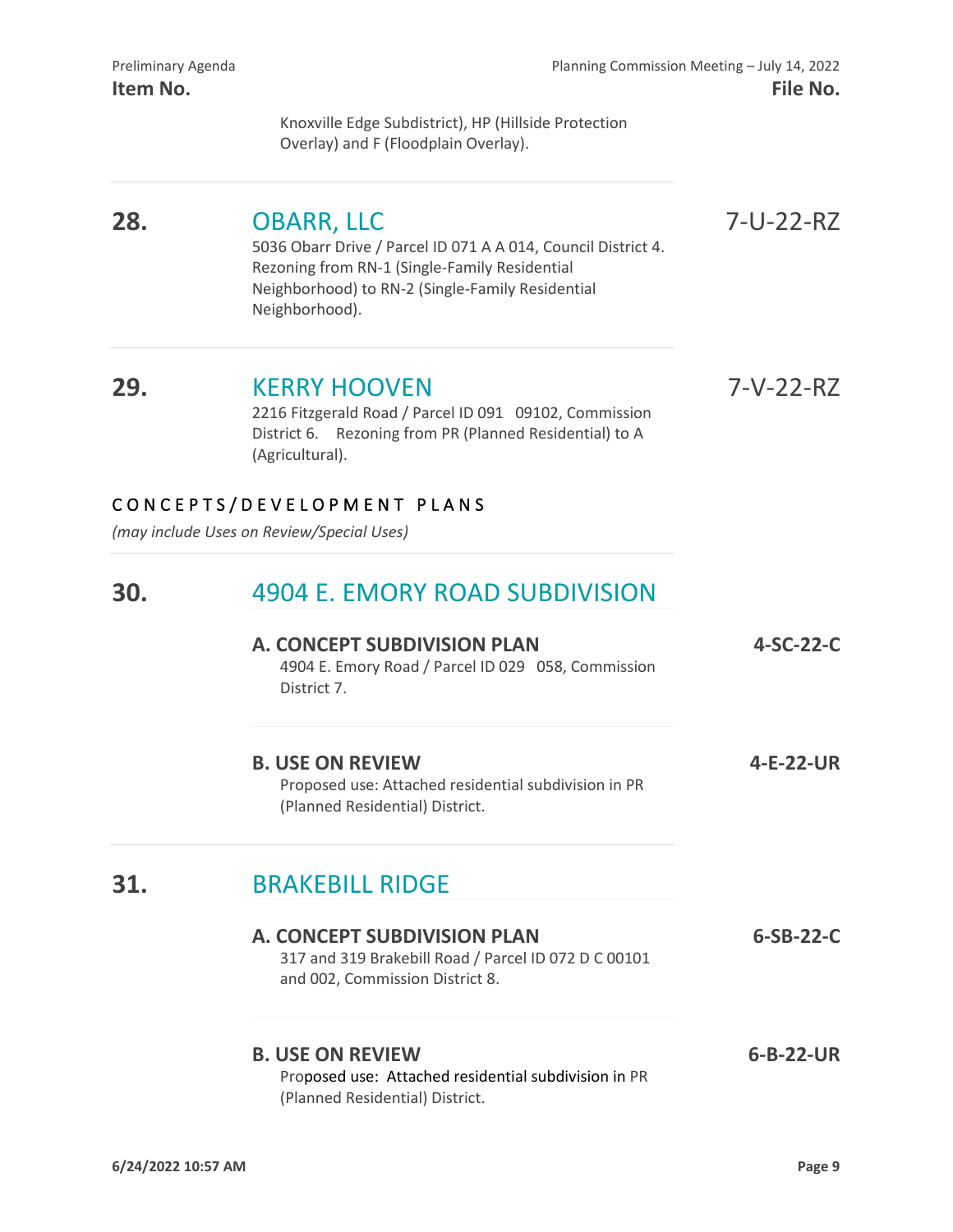### **32.** [ANDES HILL](https://knoxplanning.org/cases/?filter=6-SD-22-C)

#### **A. CONCEPT SUBDIVISION PLAN 6-SD-22-C**

8531 Troutman Lane and 1925 Andes Road / Parcel ID 105 A A 017 and 002, Commission District 6.

#### **B. USE ON REVIEW 6-G-22-UR** Proposed use: Attached residential subdivision in PR

(Planned Residential) District.

### **33.** [CONCEPT ON BEELER ROAD](https://knoxplanning.org/cases/?filter=7-SA-22-C)

| <b>A. CONCEPT SUBDIVISION PLAN</b>                             | 7-SA-22-C |
|----------------------------------------------------------------|-----------|
| 0 Beeler Road / Parcel ID 029 18803, Commission<br>District 8. |           |
|                                                                |           |

**B. USE ON REVIEW 7-A-22-UR** Proposed use: Attached and detached residential subdivision in PR (Planned Residential) pending District.

#### **34.** [LEONARD DEVELOPMENT - JENKINS](https://knoxplanning.org/cases/?filter=7-SB-22-C)  [ROAD](https://knoxplanning.org/cases/?filter=7-SB-22-C)

#### **A. CONCEPT SUBDIVISION PLAN 7-SB-22-C**  7912 Jenkins Road / Parcel ID 105 F A 010, Commission District 3.

#### **B. USE ON REVIEW 7-B-22-UR** Proposed use: Detached residential subdivision in PR (Planned Residential) - pending District.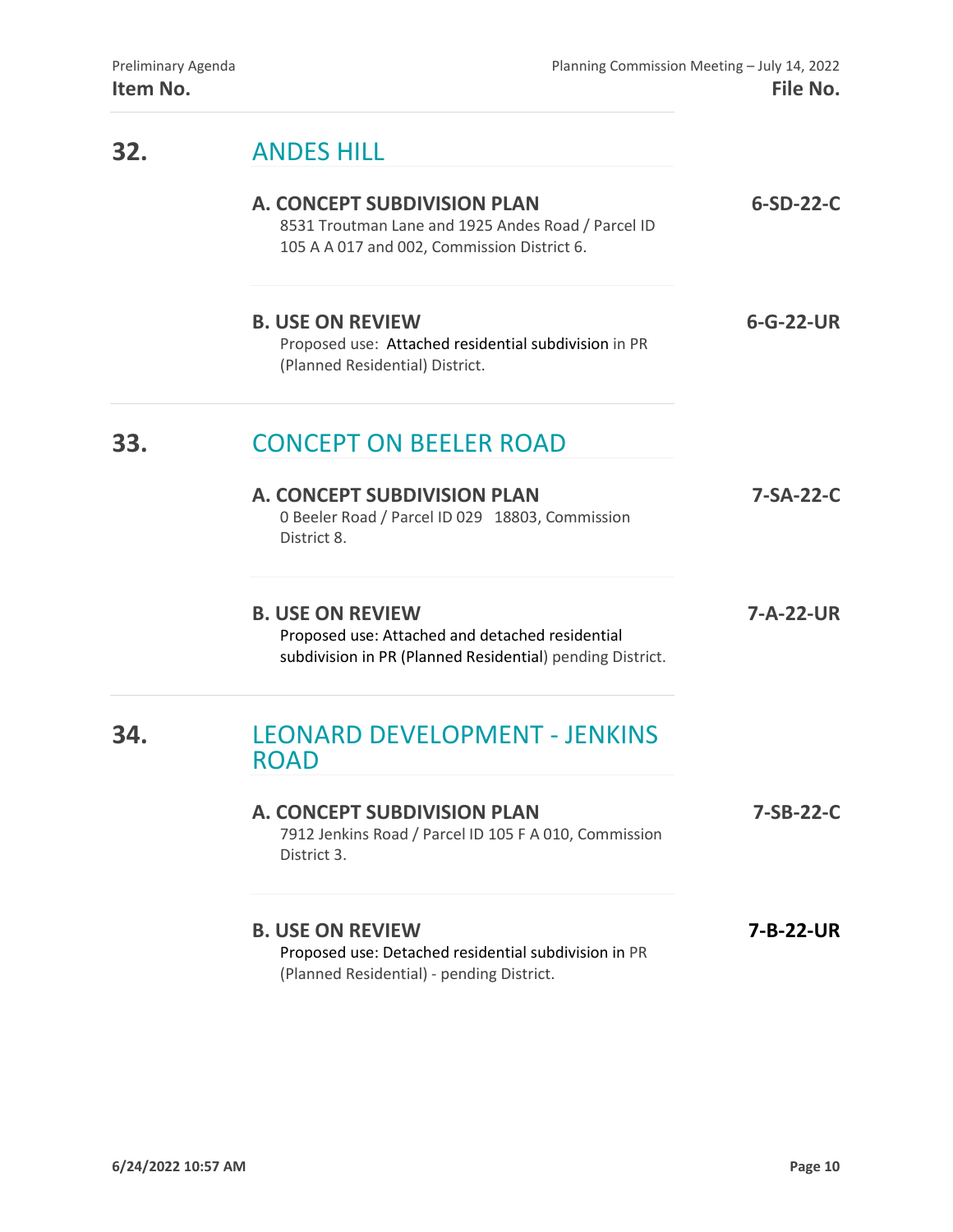### **35.** [BUTTERMILK RD. SUBDIVISION](https://knoxplanning.org/cases/?filter=7-SC-22-C)

#### **A. CONCEPT SUBDIVISION PLAN 7-SC-22-C**

0 Buttermilk Road and 0 Pittman Drive / Parcel ID 129 142 and 14213, Commission District 6.

#### **B. USE ON REVIEW 7-G-22-UR** Proposed use: Detached residential subdivision in PR

(Planned Residential) District.

#### USES ON REVIEW

## **36.** [MARTHA SCHWIND](https://knoxplanning.org/cases/?filter=7-C-22-UR) 7-C-22-UR

 6508 Stormer Road / Parcel ID 029 170 (part of). Proposed use: Indoor storage in A (Agricultural) District. Commission District 8.

### **37.** [DANIEL LEVY](https://knoxplanning.org/cases/?filter=7-D-22-UR) 7-D-22-UR

 0 Walker Springs Road / Parcel ID 119 L A 00119. Proposed use: Multi-dwelling development in PR (Planned Residential) District. Commission District 3.

# **38.** [KATHRYN FULLER MBI COMPANIES](https://knoxplanning.org/cases/?filter=7-E-22-UR) 7-E-22-UR

 1505 Bob Kirby Road / Parcel ID 104 193. Proposed use: Veterinary clinic sign in A (Agricultural) District. Commission District 3.

#### **39.** [JOHN ANDERSON](https://knoxplanning.org/cases/?filter=7-F-22-UR) 7-F-22-UR

 0, 10200 and 10204 Starkey Lane, 10207 Cogdill Road / Parcel ID 131 08001, 082, 08101, 081 and 08801. Proposed use: Expansion of trucking terminal parking lot in PC (Planned Commercial) / TO (Technology Overlay) Districts. Commission District 3.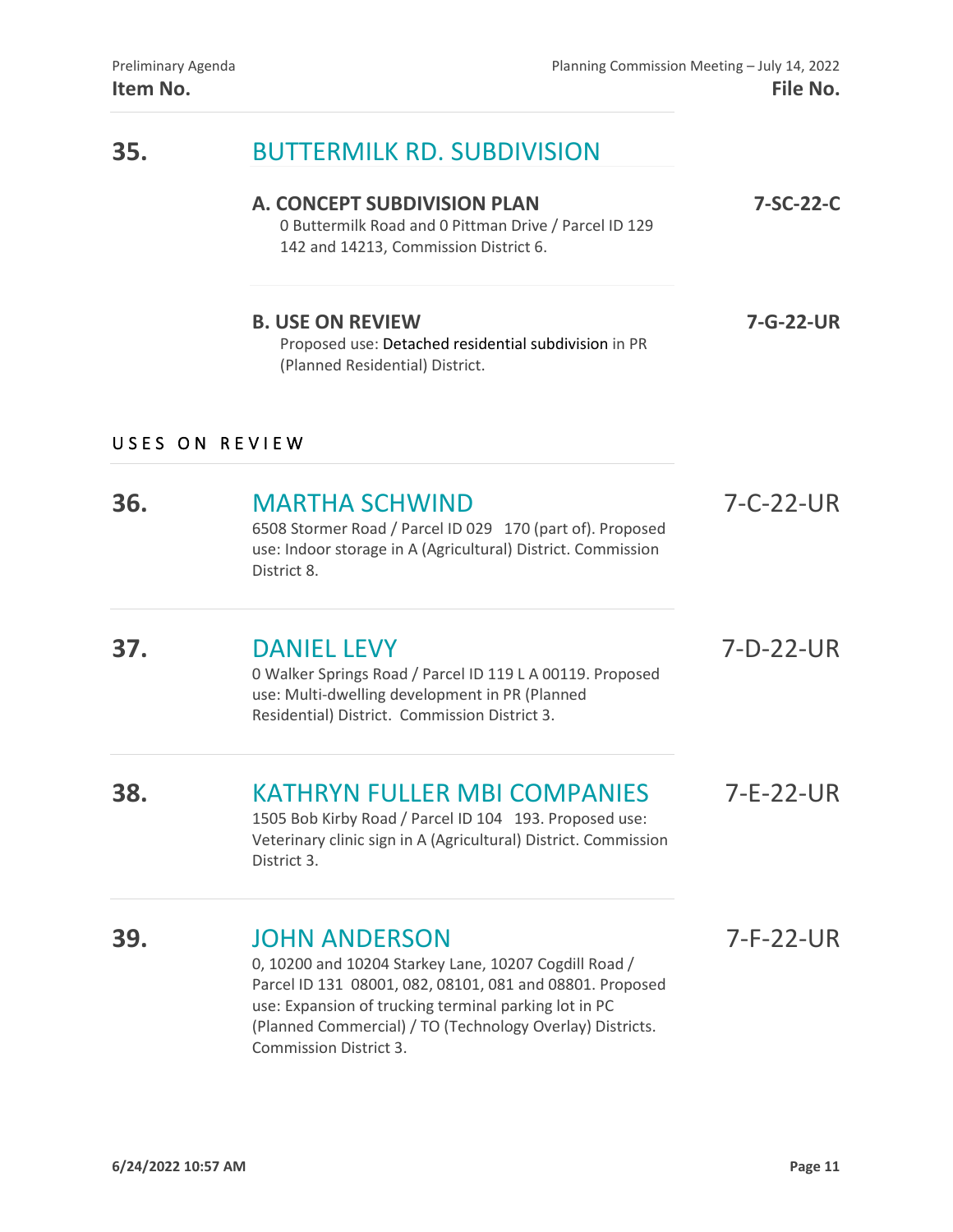#### SPECIAL USES

# **40.** DAVID CHEBAN <br>
0 Cain Road / Parcel ID 092 K A 00601. Proposed use: <br> **112.** The Section of Parcel ID 092 K A 00601. Proposed use:

Duplex in RN-2 (Single-Family Residential Neighborhood) District. Council District 3.

### **41.** [TODD RICHARDS](https://knoxplanning.org/cases/?filter=7-b-22-su) 7-B-22-SU

 432 Watauga Avenue / Parcel ID 081 B B 024. Proposed use: Duplex in RN-2 (Single-Family Residential Neighborhood) and HP (Hillside Protection) District. Council District 5.

### **42.** [ERIKA WOLF](https://knoxplanning.org/cases/?filter=7-C-22-SU) 7-C-22-SU

 25 Emory Place / Parcel ID 094 D N 008. Proposed use: Small Animal Veterinary Clinic in DK-E (Downtown Knoxville Edge Subdistrict) District. Council District 6.

#### F INAL SUBDIVISIONS

# **43.** FINAL PLAT OF GARY JOE VAUGHT<br>PROPERTY 7-SA-22-F<br>2107 Elkins Road, Kodak, TN 37764 / Parcel ID 087 08601, Commission District 8. **44.** [FINAL PLAT OF WALKER SPRINGS](https://knoxplanning.org/cases/?filter=7-SB-22-F)  CO. LOTS 2 AND 3 7-SB-22-F 0 Walker Springs Road / Parcel ID 119 L A 00119, Commission District 3. **45.** [FINAL PLAT OF TERRY MILLER](https://knoxplanning.org/cases/?filter=7-SC-22-F)  [MACKRARER PROPERTY AND](https://knoxplanning.org/cases/?filter=7-SC-22-F)  [RANDALL AND JENNY BOYD](https://knoxplanning.org/cases/?filter=7-SC-22-F)

PROPERTY - RESUB OF LOT 1 7-SC-22-F<br>2704 Allee De Papillon Drive / Parcel ID 165 00501 (part of), Commission District 4.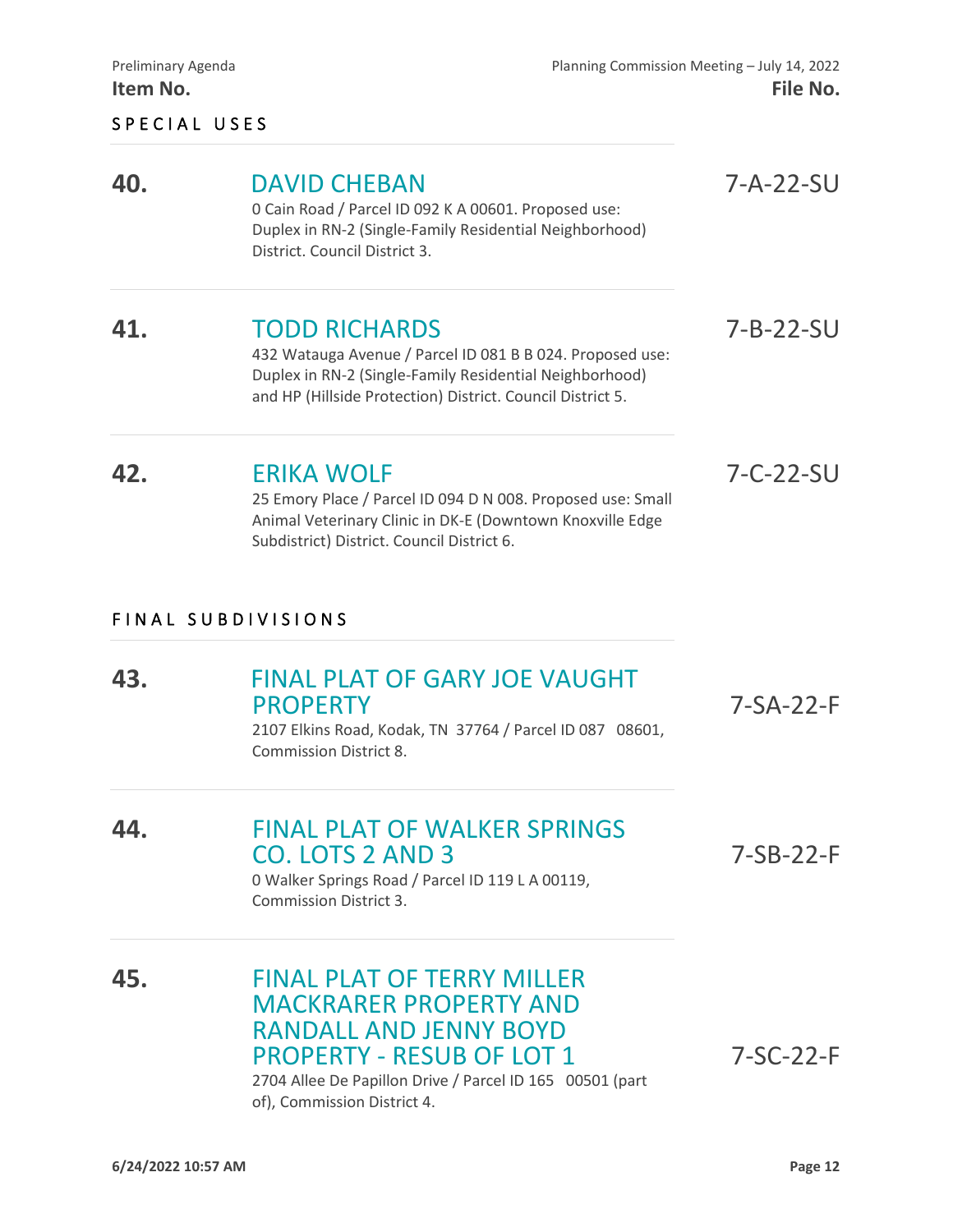# **46.** [RESUBDIVISION OF WHITE'S PARK](https://knoxplanning.org/cases/?filter=7-SD-22-F)  [PLACE ADDITION, LOTS 30, 31, AND](https://knoxplanning.org/cases/?filter=7-SD-22-F)  PART OF 32 7-SD-22-F<br>1905, 1909, 1911, and 1915 Lake Avenue / Parcel ID 108 C H

011, 012, 013, and 014, Council District 9.

# **47.** [FINAL PLAT OF FORD SUBDIVISION,](https://knoxplanning.org/cases/?filter=7-SE-22-F)  [RESUBDIVISION OF LOT 3R3 AND](https://knoxplanning.org/cases/?filter=7-SE-22-F) 7-SE-22-F<br>324 and 326 West Ford Valley Road / Parcel ID 123 M D 003

and 123ME008, Commission District 9 and City Council District 1.

#### PLANNED DEVELOPMENT

### **48.** [DAVID COCKRILL](https://knoxplanning.org/cases/?filter=4-A-22-PD) 4-A-22-PD

 1834 Beech Street / Parcel ID 109 C D 032 Proposed use: Planned Development in RN-2 (Single-Family Residential Neighborhood) District. Council District 1.

#### ORDINANCE AMENDMENTS

### **49. [CITY OF KNOXVILLE](https://knoxplanning.org/cases/?filter=6-G-22-OA)** 6-G-22-OA

 Consideration of an amendment to the Knoxville City Code, Appendix B, Zoning Code, Article 9.3.F.6, Principal Use Standards Associated with Drive-Through Facility, to add text that prohibits drive-through windows and lanes from being placed between the street and the associated building in the C-G District.

OTHER BUSINESS

#### **50.** [KNOXVILLE-KNOX COUNTY](https://knoxplanning.org/cases/?filter=7-A-22-OB)  [PLANNING COMMISSION](https://knoxplanning.org/cases/?filter=7-A-22-OB) 7-A-22-OB

 The Planning Commission Chair will appoint Executive Committee members for the 2022 - 2023 term.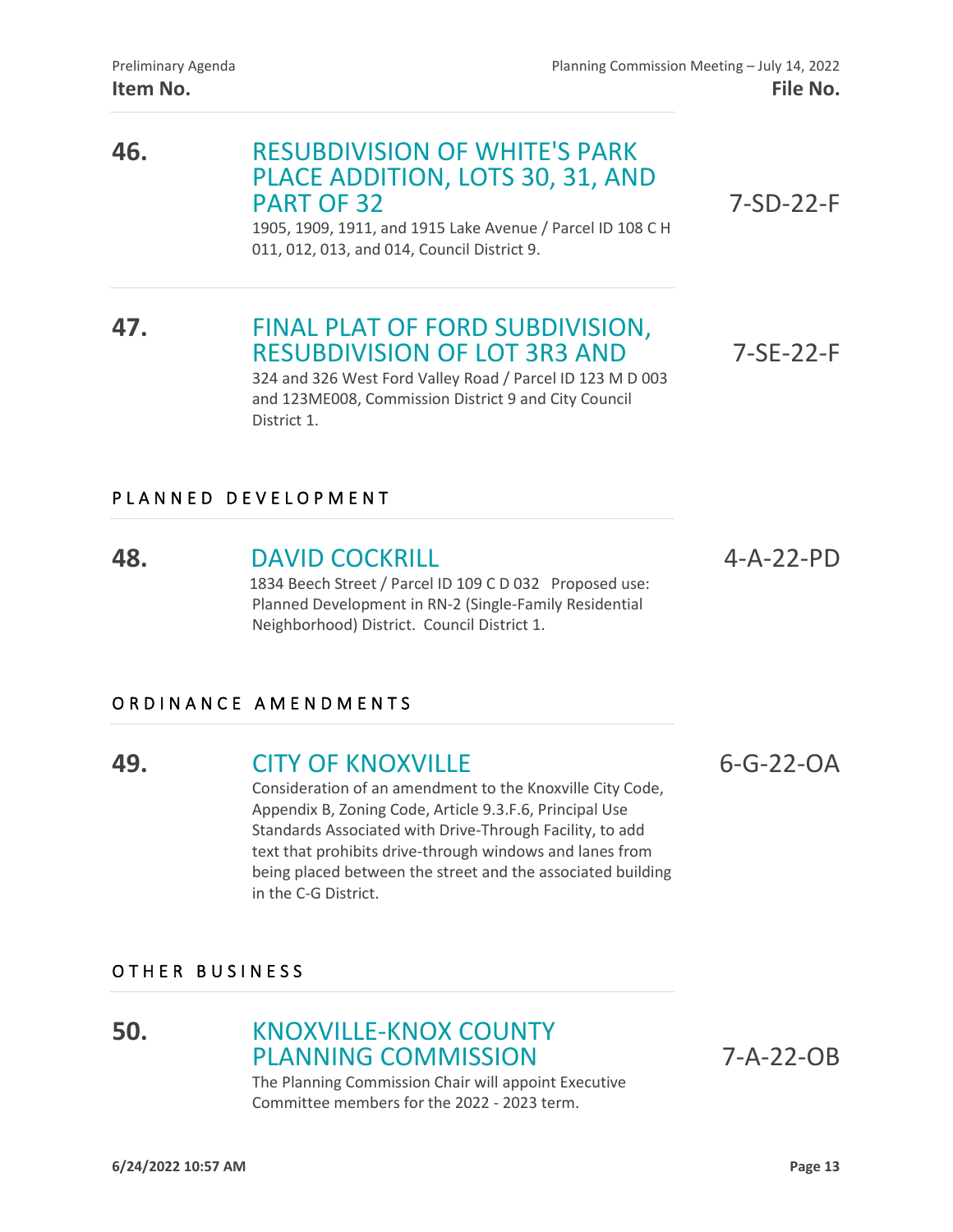# **Adjournment**

#### TABLED ITEMS

Actions to untable items are heard under Agenda Item 4.

# 1. [VILLAGE AT SADDLEBROOKE RESUB](https://knoxplanning.org/cases/?filter=8-SA-21-F)  OF [LOT 74 AND A PORTION OF](https://knoxplanning.org/cases/?filter=8-SA-21-F) MONROE PROPERTY MONROE PROPERTY 8-SA-21-F<br>
7705 Saddlebrooke Drive / Parcel ID 38 H C 014 and 038 046

(part of), Commission District 7. (Tabled date 8/12/2021)

# 2. ROBERT W. MONDAY<br>
0 Mount Vernon Drive / Parcel ID 122 O J 005, Commission

District 9.

|    | A. SOUTH COUNTY SECTOR PLAN<br><b>AMENDMENT</b><br>From LDR (Low Density Residential) to MU-SD, SCo-3<br>(Mixed Use Special District, Alcoa Highway Small Area).<br>(Tabled date 1/13/2022) | 12-A-21-SP  |
|----|---------------------------------------------------------------------------------------------------------------------------------------------------------------------------------------------|-------------|
|    | <b>B. REZONING</b><br>From RB (General Residential) and RA (Low Density<br>Residential) to SC (Shopping Center). (Tabled date<br>1/13/2022                                                  | 12-G-21-RZ  |
| 3. | <b>WESLEY HICKS</b><br>7506 Gibbs Road / Parcel ID 21 08703. Proposed use:<br>Indoor storage in A (Agricultural) District. Commission<br>District 8. (Tabled date 2/10/2022)                | $1-F-22-UR$ |

# 4. THE BECKHAM PROPERTY 12-SC-21-F<br>1629 Maplegreen Lane / Parcel ID 154 035, Commission

District 4. (Tabled date 2/10/2022)